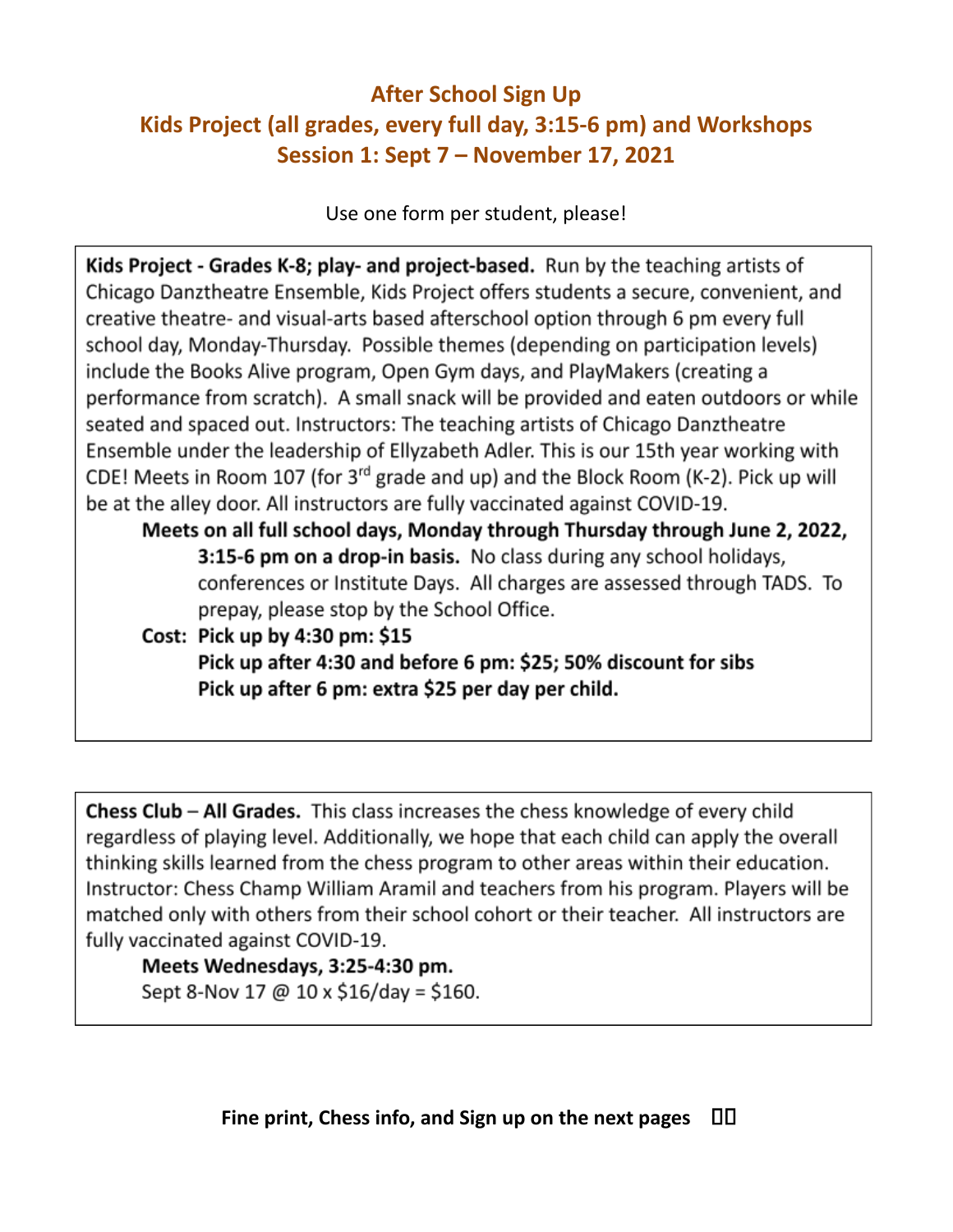## **Dynamic Chess – Class Description**

Dynamic Chess by William Aramil offered at The Children's School, 2021-2022 In this class, your child will be given a solid foundation in the basics of chess and more advanced concepts based on their starting level. There will be 1 hour of chess per week (approximately 30 minutes of instruction/discussion and 30 minutes of playing). All playing levels are welcome, including absolute beginners! Beginners and more experienced players will be separated into different groups. The class will focus in all areas of the opening, middlegame, and endgame. The class will also cover famous chess games, numerous checkmate patterns, and how to improve chess calculation and visualization.

Curriculum is compiled and structured by William Aramil, the Author of The Complete Idiot's Guide to Chess Openings. The curriculum is designed to get progressively more difficult and challenging. Each new player will start off as a Pawn, and as the child can demonstrate mastery of certain topics, they will ascend to a Knight, then Bishop, Rook, Queen, and eventually a King! These particular levels can also be achieved on Chesskid.com!

*All children signed up for After-School Chess at Children's School for the 2021-2022 year will be given free access to Chesskid.com for an entire calendar year (\$50 value).* Children will be able to play others in class and all over the world online, watch videos, and work on several exercises to unlock online achievements! Assignments and supplemental fun work will be offered, and the children will be able to earn prizes for their work outside of class! Most importantly, this can keep children engaged in chess throughout the week, and not just during the after-school class.